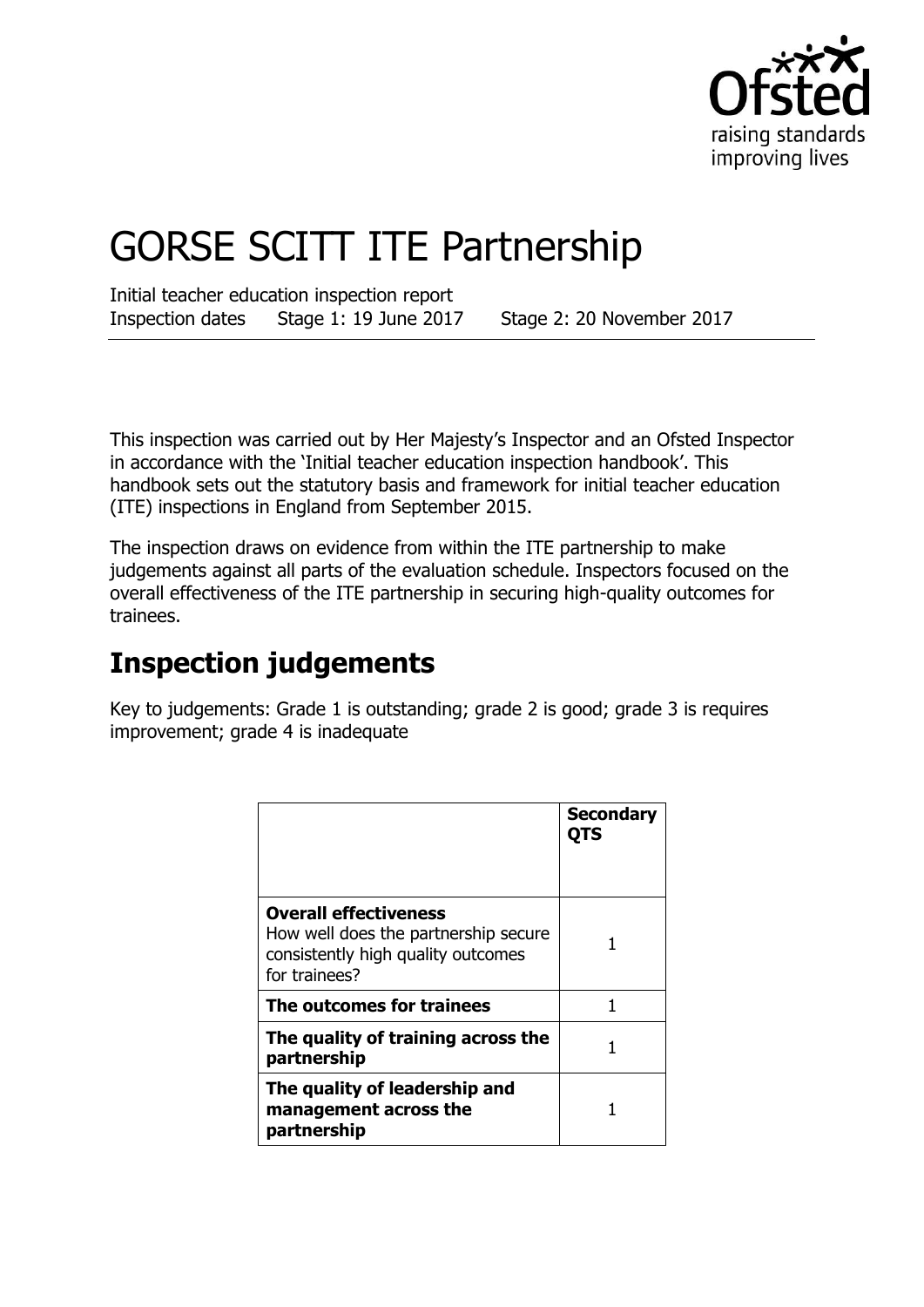

### **Information about the secondary partnership**

- GORSE SCITT (school-centred initial teacher training) was created in September 2015. Initially, it was named the Leeds Teaching School Alliance SCITT. For two years prior to becoming a SCITT, the partnership provided School Direct training for a university.
- In 2016/17, the secondary partnership comprised six secondary schools and a post-16 college in or around Leeds. In the current year, four more secondary schools have joined the partnership. Five of the providers are in the Gorse Academies Trust. Since 2017, the partnership has also collaborated with the White Rose Academies Trust.
- In its first year, the partnership was also the SCITT provider for a teaching school alliance. This partnership did not continue into the second year by mutual consent.
- In 2016/17, the partnership offered a non-salaried School Direct route into qualified teacher status in 17 subject specialisms. Trainees gain a postgraduate certificate in education (PGCE) and qualified teacher status (QTS). In September 2017, the SCITT changed the university that provides the PGCE course and award. The SCITT now works in partnership with the University of Sunderland. The partnership also offers an Assessment Only route for those with prior experience of teaching.
- GORSE SCITT recruited 75 secondary trainees in its first year and 79 in the second. In the third and current year, which has just begun, there are 121 trainees, including for the first time, 12 primary-phase trainees.

#### **Information about the secondary ITE inspection**

- Two inspectors observed 12 trainees during stage 1 of the inspection and 12 newly qualified teachers (NQTs) at stage 2. At stage 1, inspectors observed the feedback given to trainees by subject mentors.
- Over the course of the two-stage inspection, inspectors held meetings with trainees, NQTs, recently qualified SCITT trainees, subject leads, subject and professional mentors, principals, school and trust leaders with responsibility for training and professional development, and representatives of the governing and executive board.
- Inspectors considered a wide range of documentation including: selfevaluation documents and improvement plans; course handbooks; trainees' portfolios; quality assurance documents; and information on trainees' attainment, completion and employment. Inspectors checked that the partnership was compliant with statutory requirements, including all ITT criteria.
- Inspectors considered the 51 responses to Ofsted's online trainee questionnaire completed in 2017.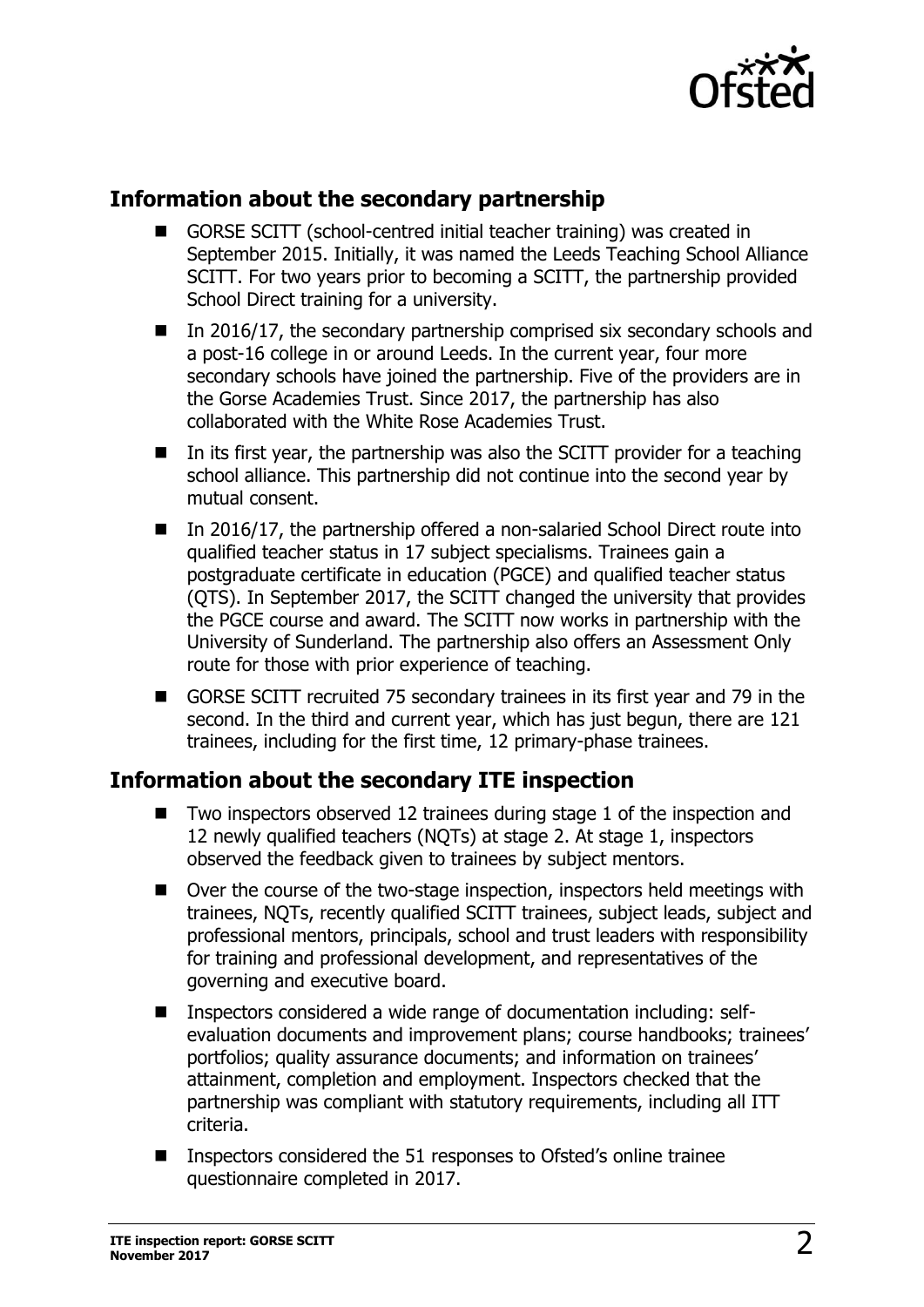

#### **Inspection team**

Bernard Campbell HMI (lead inspector)

Kathleen Harris OI (assistant lead inspector)

## **Overall effectiveness Grade: 1**

#### **Key strengths of the secondary partnership**

- GORSE SCITT is making a significant and growing contribution to the supply of high-quality teachers to schools in Leeds and neighbouring areas. The SCITT is highly effective in meeting local teacher supply needs for subjects, new schools, schools in challenging circumstances and schools requiring improvement.
- Leaders and governors of the SCITT and the leaders of partner schools and trusts are passionate about their shared mission to provide high-quality teachers, especially for disadvantaged pupils.
- As a result of the excellent reputation of the SCITT's training programme, recruitment of trainees increased markedly in September 2017 and a number of schools have made GORSE SCITT their sole provider of choice.
- The quality of training and mentoring across the partnership is outstanding because it is led by highly expert leaders, subject leaders and teachers from outstanding urban schools.
- Trainees develop their skills and knowledge rapidly and securely because they learn methods that are used consistently by host teachers and mentors across the partnership. This enables trainees to successfully apply and hone their skills across contrasting school placements. This model prepares them exceptionally well to become NQTs in partnership schools and beyond.
- In 2017, almost all trainees successfully completed and gained QTS. Most demonstrated excellent practice in the majority of the teachers' standards and in all related to their personal and professional conduct. Almost all gained employment as NQTs.
- Meticulous monitoring sustains the high quality and consistency of training and mentoring. Very effective communication and collaboration across the partnership reinforce the highly coherent approach to training and mentoring. The SCITT director and team are highly responsive to the needs of trainees and schools and are held in high regard.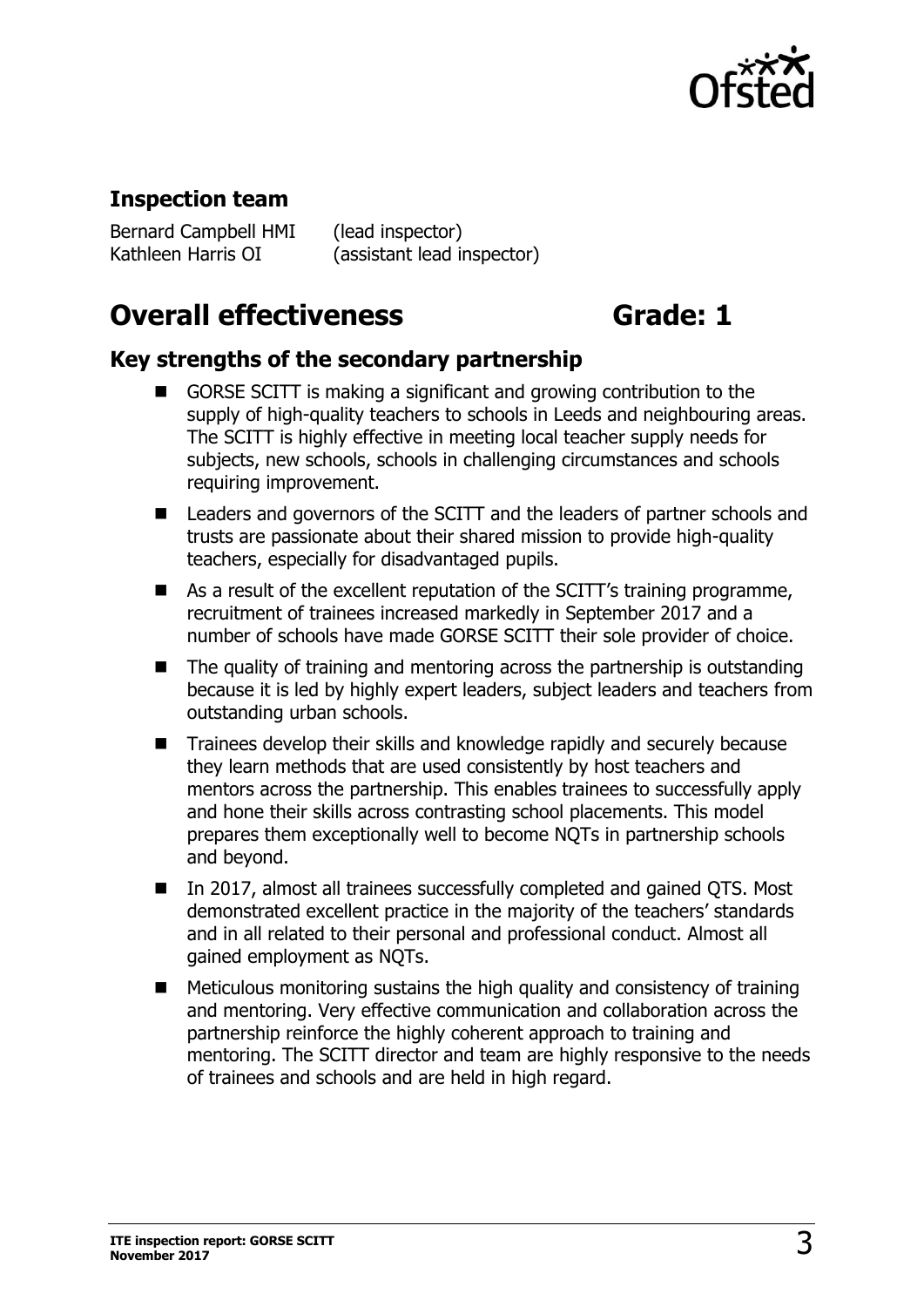

#### **What does the secondary partnership need to do to improve further?**

#### **The partnership should:**

- ensure that high-quality training and outcomes are sustained as the SCITT grows in size and provides more NQTs for a larger number of schools, including primary schools
- $\blacksquare$  refine the analysis of data to enable leaders to more quickly identify and act on any emerging variations in patterns of attainment.

#### **Inspection judgements**

- 1. The overall impact of training on the quality of NQTs' teaching is impressive. NQTs demonstrate high expectations of behaviour and learning. As a result, pupils of all abilities and backgrounds behave and learn well. Pupils regularly improve their written work. Trainees' and NQTs' pupils' books demonstrate high standards of work and good progress.
- 2. Highly effective behaviour management training by teachers who are experts in dealing with challenging behaviour prepares trainees to tackle incidents of lowlevel disruption positively and assertively. Trainees learn to use school and trust policies and sanctions well. They become particularly skilled in using rewards to motivate and encourage pupils during lessons. NQTs' authoritative classroom management, their positive relationships with classes and their confident lesson planning create an excellent climate for learning.
- 3. Trainees quickly learn to plan and teach effective lessons. Highly practical training provides trainees with well-defined building blocks that enable them to plan lessons and adopt the methods deployed by teachers and schools across the partnership. Trainees become highly competent in using the SCITT tools to identify obstacles to individual pupils' progress and actions to overcome them. As a result, NQTs regularly apply strategies that match the personal needs and abilities of individual pupils in their class, including the disadvantaged.
- 4. Trainees learn to structure and focus teaching consistently well. They implement systematically the partnership approach to lessons and routinely ensure that pupils work individually and independently on a set timed task. As a result, NQTs lead purposeful lessons that consistently challenge pupils to apply and extend their learning in writing and in practical tasks.
- 5. Trainees develop a strong understanding of how to use assessment to promote learning. NQTs give constructive and personalised feedback to individual pupils during independent learning tasks. Trainees use the partnership's approaches to written feedback effectively. As a result, NQTs successfully prompt pupils to correct and extend their written responses and deepen their understanding.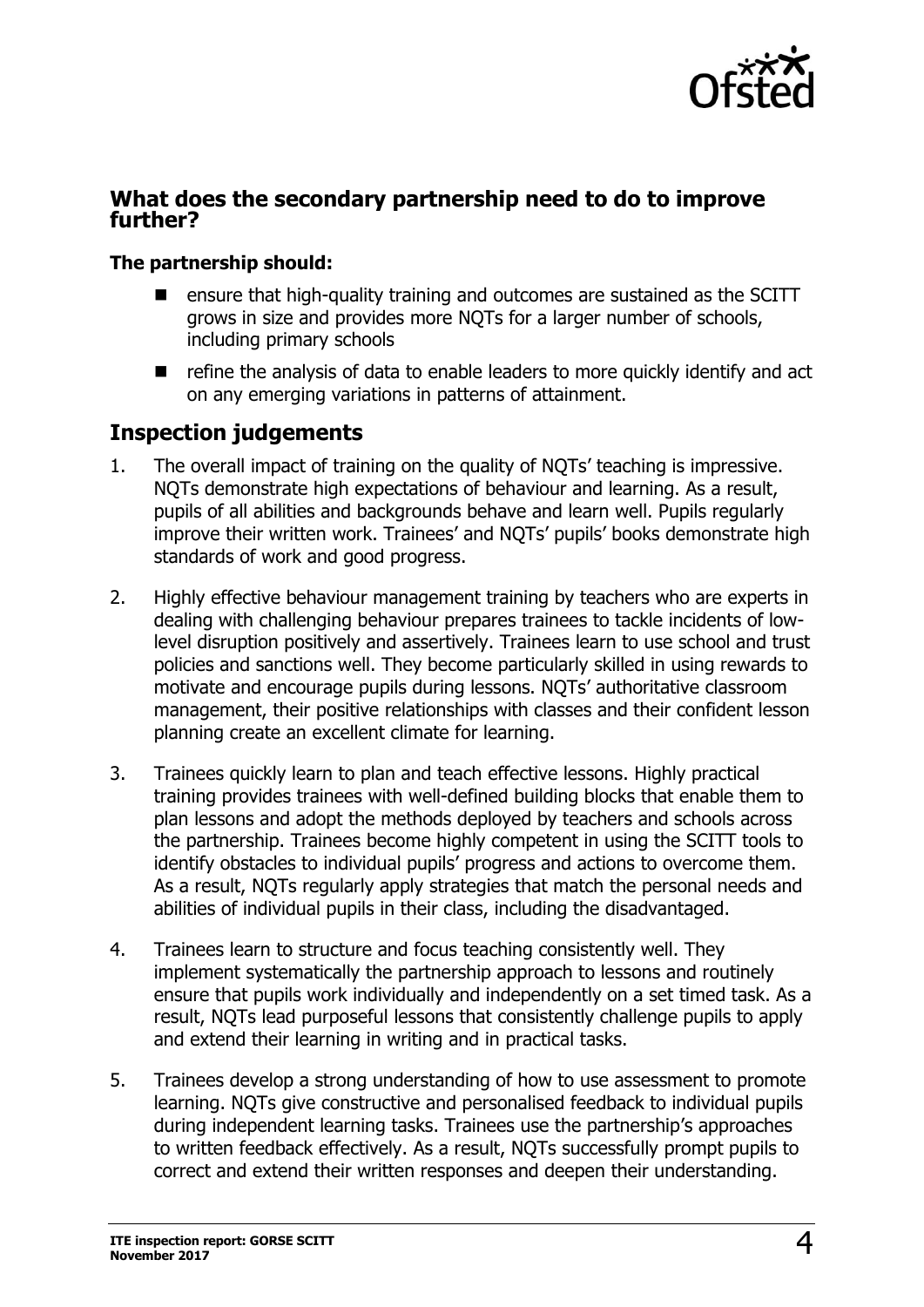

- 6. Responses to the trainee online questionnaire were highly positive about all aspects of the training. Trainees and NQTs told inspectors that it had been a privilege to train with the SCITT and to learn on the job with expert teachers.
- 7. One of the secondary schools in the partnership opened in 2014 and has recruited a significant proportion of its new teachers from GORSE SCITT. Ofsted recently judged this school as outstanding because high expectations and the highly personalised approach to teaching enable all groups of pupils to make rapid progress. These features are clearly evident in the training and practice of the SCITT's trainees and NQTs.
- 8. In 2017, completion and employment rates were well above the 2016 national averages. This represented an improvement on 2016, when completion and employment rates were average. In 2016, there were no significant variations in the completion rates by gender, ethnicity or age. In 2017, all groups had higher rates of completion than the 2016 group averages. The SCITT has established a vital artery for the supply of high-quality trainees to partnership schools. In 2017, almost three quarters of trainees gained posts as NQTs in partnership secondary schools.
- 9. The SCITT's highly successful apprenticeship model of mentoring enables trainees to take full responsibility for leading teaching and learning incrementally over the course of the programme. Mentors plan and work alongside trainees to great effect. They actively support individual pupils' progress at the same time as guiding the trainee in the classroom. Trainees rightly praise the high quality and consistency of mentoring by professional subject mentors and host teachers. Mentors recognise trainees' different starting points and support them well in developing their confidence and skill.
- 10. Professional and subject mentors and host teachers receive regular training in the SCITT's mentoring model. As a result, expectations are clear and mentors apply SCITT procedures consistently and with shared purpose. The SCITT central team checks on the quality of mentors' work thoroughly through regular joint observations.
- 11. Mentors summarise their detailed feedback and practical advice to trainees in precise weekly targets. These enable trainees to develop their classroom management and subject teaching rapidly in incremental steps. Trainees systematically review and document their evidence of pupils' progress to evaluate the impact of their planning and teaching. The SCITT mentoring procedures successfully promote trainees' highly reflective approach to their professional development.
- 12. The weekly email from each trainee to the SCITT about what they have done, including a check on their progress and well-being, provides a comprehensive and early alert to any emerging issues. The SCITT deals with any concerns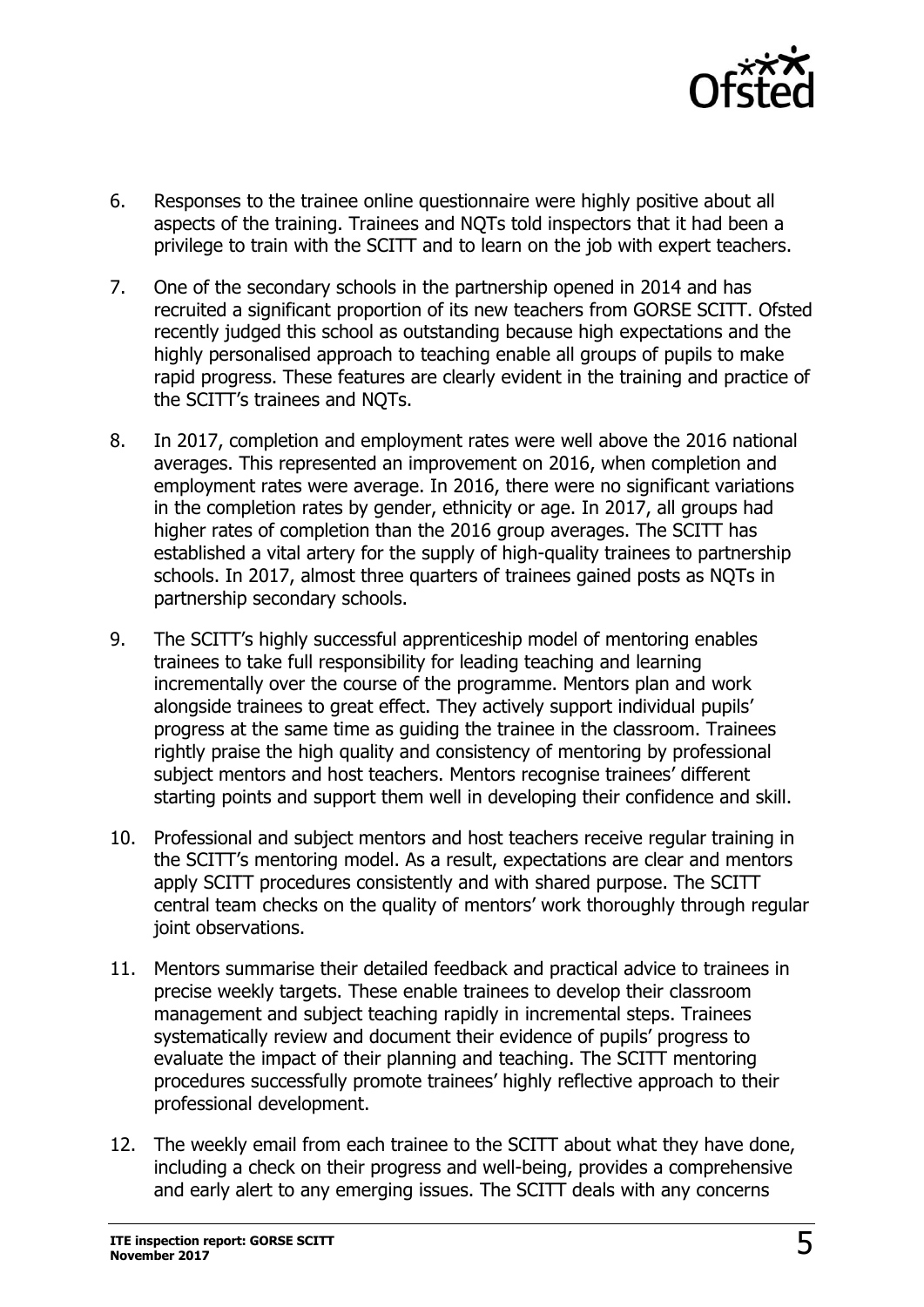

quickly and effectively. Trainees, mentors and school leaders are highly gratified by the SCITT team's constructive and flexible response to feedback about procedures, paperwork, the training programme and any workload issues.

- 13. Mentors at the end of one placement meet the mentors before the next placement to discuss the relative strengths and weaknesses of trainees against the standards. As a result, the transition between placements is seamless and enables trainees to rapidly move towards higher attainment in relation to the teachers' standards.
- 14. Assessment of trainees is rigorous and accurate, and checked thoroughly by partnership leaders. Leaders have clarified the SCITT's grading system for formative and final assessment so that definitions and procedures are crystal clear. Leaders are scrupulous in checking the procedures and accuracy of the assessment of Assessment Only candidates. The few Assessment Only candidates were successful and are in subject leadership positions in their schools.
- 15. The executive board and governors are well informed about the progress trainees make across the partnership and about the actions to support those making slower progress. They check examples of first-hand evidence to corroborate the SCITT director's verbal reports.
- 16. SCITT leaders' analysis of attainment grades has not been clear and comprehensive enough to interrogate emerging variations between male and female trainees. Leaders recognise the need to refine data analysis as the number of trainees grows.
- 17. Subject leads' high level of expertise across all subjects provides trainees with relevant and up-to-date guidance about methods and resources for teaching, the curriculum and assessment at key stages 3 to 5. Subject leads draw on deep subject knowledge as post-16 teachers, as examiners, or as active members of local and national subject networks. They use subject audits to identify trainees' gaps in knowledge accurately, and leaders adjust the training programme accordingly. Trainees express high praise for the quality and relevance of subject training. The recently improved virtual learning environment provides trainees with user-friendly access and effective signposting to relevant resources.
- 18. The SCITT has recently formalised and enhanced the role of subject leads by paying schools for some of their time. This has increased their status and impact. They are now leading and managing subject training across the partnership and developing subject knowledge enhancement for prospective trainees. The development of the subject lead role has strengthened leadership capacity for the current and future expansion of the SCITT.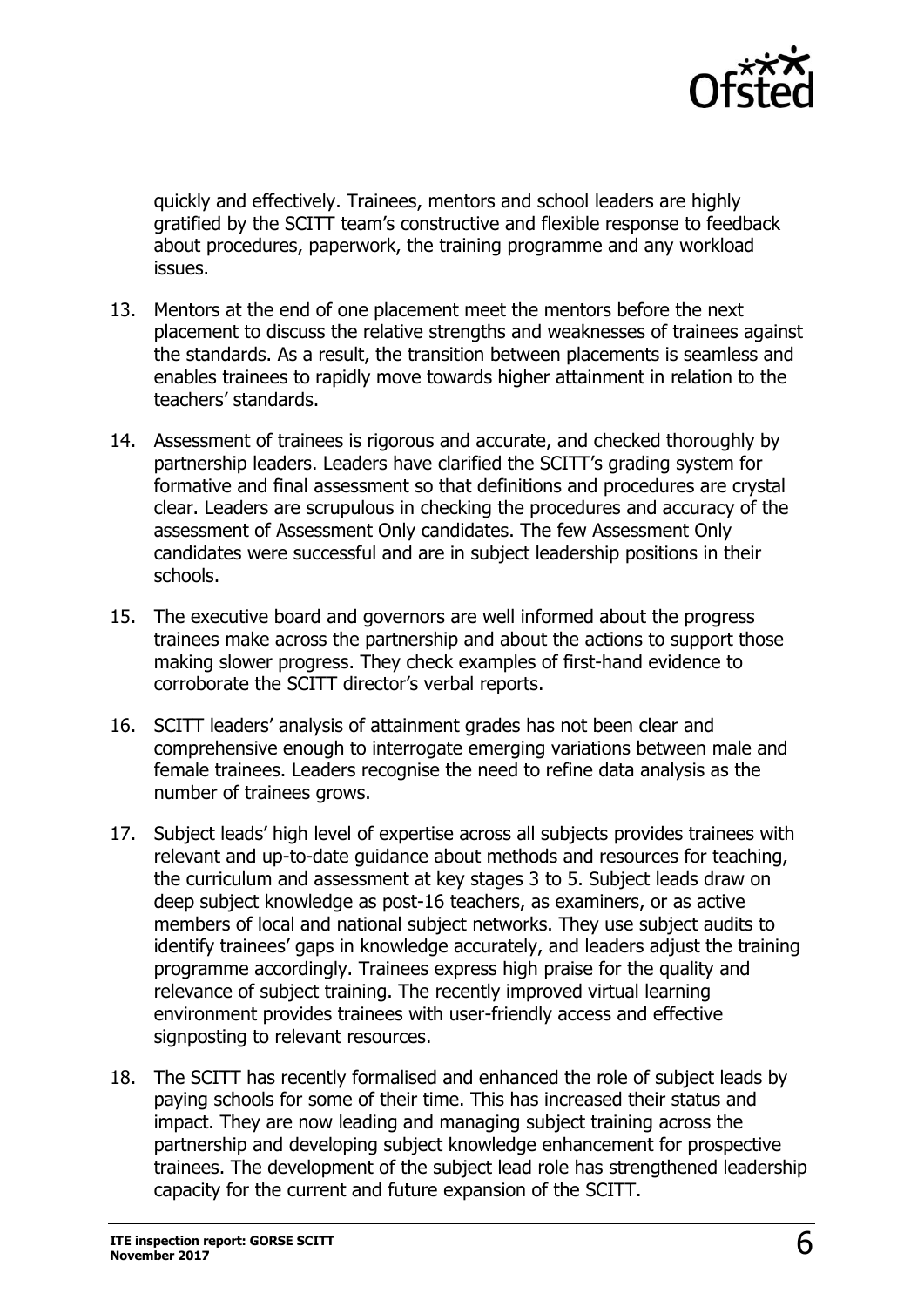

- 19. Trainees benefit greatly from their placement at the SCITT's post-16 provider. They acquire good knowledge of the post-16 curriculum in their subject. More broadly, all trainees develop a good understanding of post-16 teaching and the expectations of post-16 learners. This provides a strong foundation for NQTs who are now teaching post-16 courses.
- 20. Trainees' placements in a primary and a special school had a memorable and positive impact on their awareness and understanding of teaching strategies that meet the needs of primary pupils and those who have special educational needs and/or disabilities.
- 21. As a result of effective training, trainees and NQTs are confident in creating opportunities for pupils to apply their literacy and numeracy skills to extend their understanding of subject terminology, to explain and analyse in writing, and to calculate and use graphs in different subjects.
- 22. The SCITT is highly committed to monitoring and supporting trainees in their continuing development as NQTs. School leaders welcome the continued support from the SCITT as trainees make the transition to NQT.
- 23. Partner schools are actively involved in the recruitment process and ensure that trainees have appropriate qualifications, strong subject knowledge and an aptitude for teaching. Senior and subject leaders make a significant contribution to the training programme. Leaders from partner schools influence the strategic direction.
- 24. Trainees gain valuable experience in schools in varying degrees of challenging circumstances and in schools judged to require improvement. Schools in the partnership that currently require improvement place a high value on their relationship with the SCITT and the supply of high-quality NQTs it provides.
- 25. Trainees contribute well to a wide range of extra-curricular activities. Trainees and NQTs are highly reflective about their professional responsibilities and exhibit high standards of personal and professional conduct.
- 26. Very effective systems and procedures are in place to ensure compliance with the ITT criteria and other statutory requirements relating to equality and diversity, eliminating discrimination, and safeguarding, including e-safety. Trainees and NQTs use their safeguarding training well and know how to communicate any concerns. They are aware of the steps to take to minimise risks related to the use of technology and social media, both for pupils and themselves.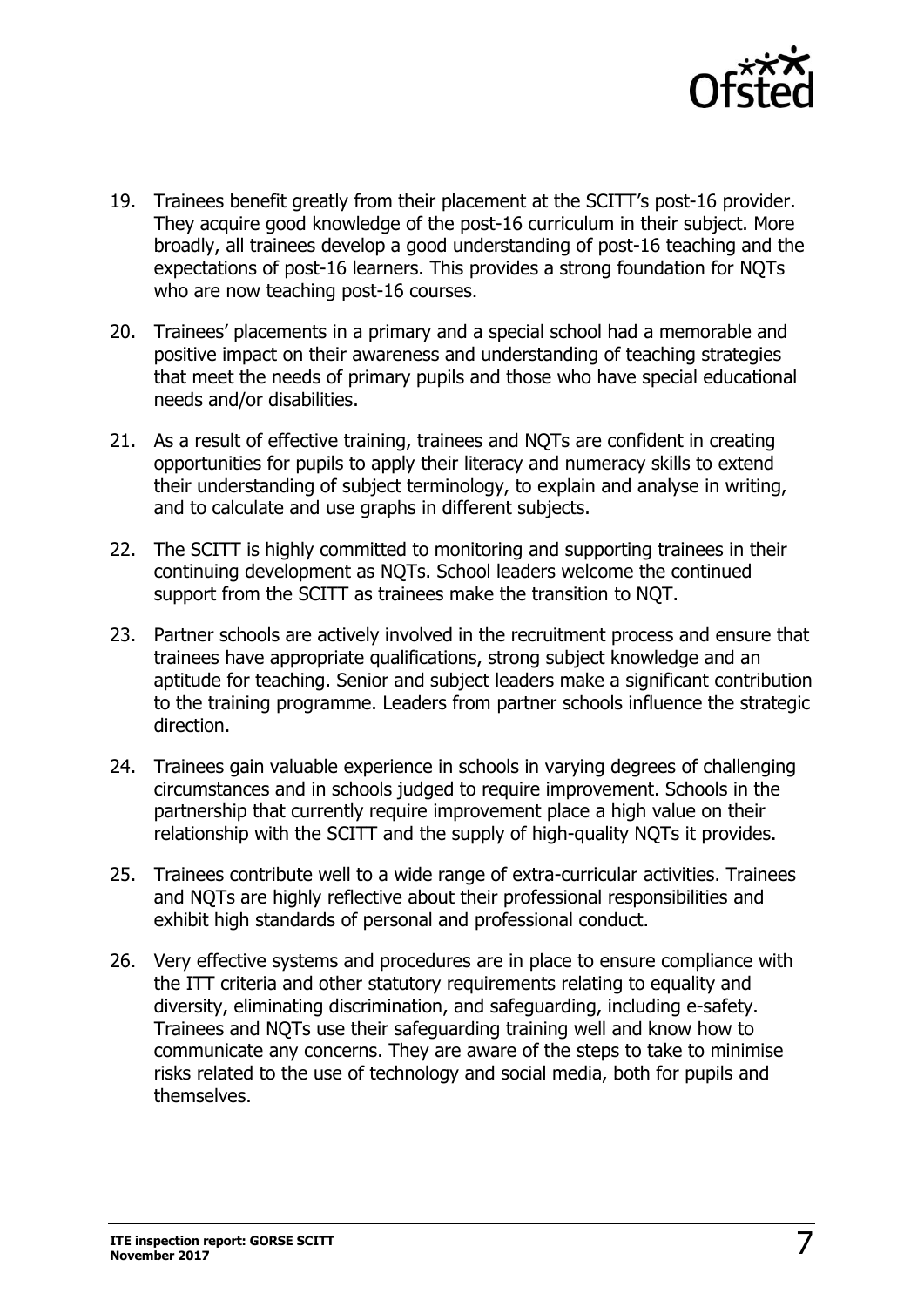

#### **Annex: Partnership schools**

The following schools were visited to observe trainees' and NQTs' teaching:

Bruntcliffe Academy, Leeds Cockburn School, Leeds Leeds West Academy Leeds The Farnley Academy, Leeds The Morley Academy, Leeds The Ruth Gorse Academy, Leeds Whitcliffe Mount School, Cleckheaton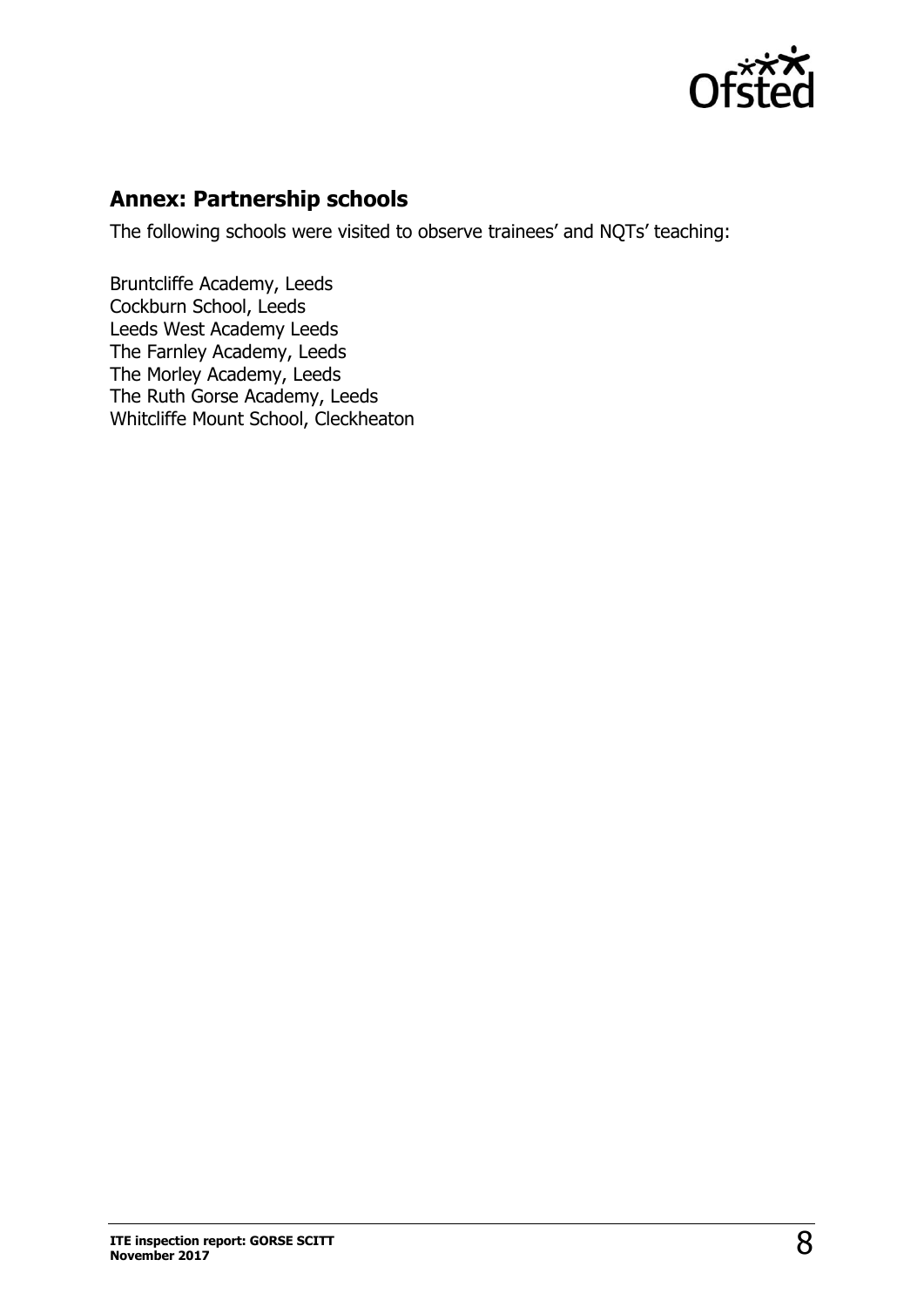

## **ITE partnership details**

| Unique reference number     | 70328                                                                              |
|-----------------------------|------------------------------------------------------------------------------------|
| Inspection number           | 10022285                                                                           |
| Inspection dates<br>Stage 1 | 19-21 June 2017                                                                    |
| Stage 2                     | 20-22 November 2017                                                                |
| Lead inspector              | Bernard Campbell HMI                                                               |
| Type of ITE partnership     | <b>SCITT</b>                                                                       |
| Phases provided             | Secondary                                                                          |
| Date of previous inspection | N/A                                                                                |
| Previous inspection report  | N/A                                                                                |
| Provider address            | The Morley Academy<br><b>Fountain Street</b><br>Morley<br>Leeds<br><b>LS27 0PD</b> |